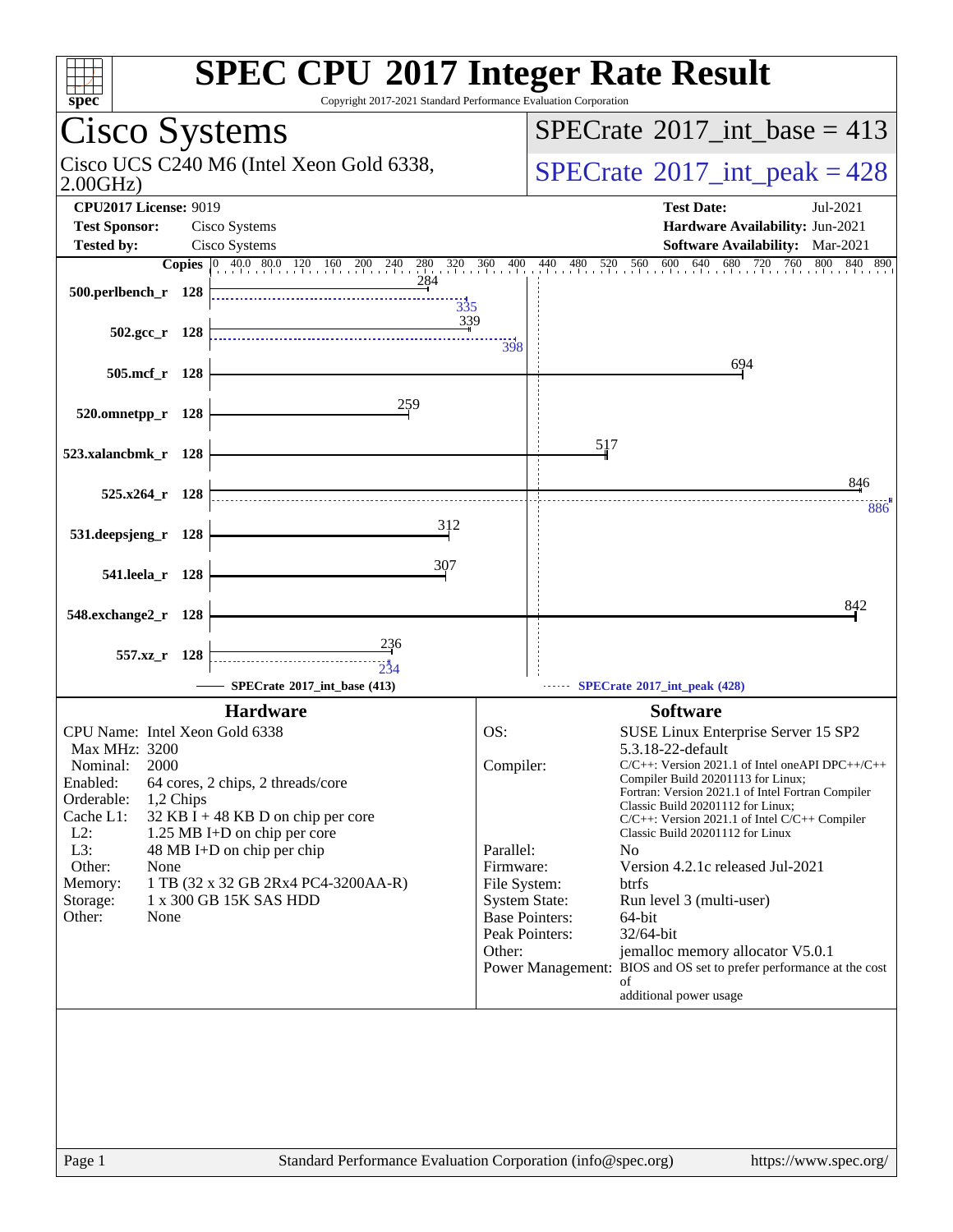

Copyright 2017-2021 Standard Performance Evaluation Corporation

### Cisco Systems

Cisco UCS C240 M6 (Intel Xeon Gold 6338,  $SPECrate^{\circ}2017\_int\_peak = 428$  $SPECrate^{\circ}2017\_int\_peak = 428$ 

 $SPECrate$ <sup>®</sup>[2017\\_int\\_base =](http://www.spec.org/auto/cpu2017/Docs/result-fields.html#SPECrate2017intbase) 413

2.00GHz)

**[Tested by:](http://www.spec.org/auto/cpu2017/Docs/result-fields.html#Testedby)** Cisco Systems **[Software Availability:](http://www.spec.org/auto/cpu2017/Docs/result-fields.html#SoftwareAvailability)** Mar-2021

**[CPU2017 License:](http://www.spec.org/auto/cpu2017/Docs/result-fields.html#CPU2017License)** 9019 **[Test Date:](http://www.spec.org/auto/cpu2017/Docs/result-fields.html#TestDate)** Jul-2021 **[Test Sponsor:](http://www.spec.org/auto/cpu2017/Docs/result-fields.html#TestSponsor)** Cisco Systems **[Hardware Availability:](http://www.spec.org/auto/cpu2017/Docs/result-fields.html#HardwareAvailability)** Jun-2021

#### **[Results Table](http://www.spec.org/auto/cpu2017/Docs/result-fields.html#ResultsTable)**

|                                                    | <b>Base</b>                              |                |       |                |            | <b>Peak</b>    |       |               |                |              |                |              |                |              |
|----------------------------------------------------|------------------------------------------|----------------|-------|----------------|------------|----------------|-------|---------------|----------------|--------------|----------------|--------------|----------------|--------------|
| <b>Benchmark</b>                                   | <b>Copies</b>                            | <b>Seconds</b> | Ratio | <b>Seconds</b> | Ratio      | <b>Seconds</b> | Ratio | <b>Copies</b> | <b>Seconds</b> | <b>Ratio</b> | <b>Seconds</b> | <b>Ratio</b> | <b>Seconds</b> | <b>Ratio</b> |
| 500.perlbench_r                                    | 128                                      | 716            | 284   | 719            | 283        | 718            | 284   | 128           | 609            | 335          | 609            | 335          | 611            | 334          |
| $502.\text{sec}$                                   | 128                                      | 535            | 339   | 535            | 339        | 537            | 337   | 128           | 455            | 398          | 455            | 398          | 455            | 398          |
| $505$ .mcf r                                       | 128                                      | 298            | 693   | 298            | 694        | 298            | 694   | 128           | 298            | 693          | <u>298</u>     | 694          | 298            | 694          |
| 520.omnetpp_r                                      | 128                                      | 648            | 259   | 648            | 259        | 650            | 258   | 128           | 648            | 259          | 648            | 259          | 650            | 258          |
| 523.xalancbmk_r                                    | 128                                      | 261            | 518   | 263            | 515        | 261            | 517   | 128           | 261            | 518          | 263            | 515          | 261            | 517          |
| 525.x264 r                                         | 128                                      | 264            | 849   | 265            | 846        | 265            | 846   | 128           | 253            | 885          | 253            | 886          | 252            | 888          |
| 531.deepsjeng_r                                    | 128                                      | 471            | 312   | 471            | 312        | 471            | 312   | 128           | 471            | 312          | 471            | 312          | 471            | 312          |
| 541.leela_r                                        | 128                                      | 691            | 307   | 692            | 307        | 691            | 307   | 128           | 691            | 307          | 692            | 307          | 691            | 307          |
| 548.exchange2_r                                    | 128                                      | 398            | 842   | 398            | 842        | 399            | 841   | 128           | 398            | 842          | 398            | 842          | 399            | 841          |
| 557.xz r                                           | 128                                      | 583            | 237   | 585            | <u>236</u> | 585            | 236   | 128           | 595            | 232          | 592            | 234          | 591            | 234          |
|                                                    | $SPECrate^{\circ}2017$ int base =<br>413 |                |       |                |            |                |       |               |                |              |                |              |                |              |
| $CDFC_{\text{mod}}\sqrt{017}$ int nools $-$<br>120 |                                          |                |       |                |            |                |       |               |                |              |                |              |                |              |

**[SPECrate](http://www.spec.org/auto/cpu2017/Docs/result-fields.html#SPECrate2017intpeak)[2017\\_int\\_peak =](http://www.spec.org/auto/cpu2017/Docs/result-fields.html#SPECrate2017intpeak) 428**

Results appear in the [order in which they were run](http://www.spec.org/auto/cpu2017/Docs/result-fields.html#RunOrder). Bold underlined text [indicates a median measurement](http://www.spec.org/auto/cpu2017/Docs/result-fields.html#Median).

#### **[Submit Notes](http://www.spec.org/auto/cpu2017/Docs/result-fields.html#SubmitNotes)**

 The numactl mechanism was used to bind copies to processors. The config file option 'submit' was used to generate numactl commands to bind each copy to a specific processor. For details, please see the config file.

### **[Operating System Notes](http://www.spec.org/auto/cpu2017/Docs/result-fields.html#OperatingSystemNotes)**

Stack size set to unlimited using "ulimit -s unlimited"

#### **[Environment Variables Notes](http://www.spec.org/auto/cpu2017/Docs/result-fields.html#EnvironmentVariablesNotes)**

```
Environment variables set by runcpu before the start of the run:
LD_LIBRARY_PATH =
      "/home/cpu2017/lib/intel64:/home/cpu2017/lib/ia32:/home/cpu2017/je5.0.1-
      32"
```
MALLOC\_CONF = "retain:true"

#### **[General Notes](http://www.spec.org/auto/cpu2017/Docs/result-fields.html#GeneralNotes)**

 Binaries compiled on a system with 1x Intel Core i9-7940X CPU + 64GB RAM memory using openSUSE Leap 15.2 Transparent Huge Pages enabled by default Prior to runcpu invocation Filesystem page cache synced and cleared with: sync; echo 3> /proc/sys/vm/drop\_caches

**(Continued on next page)**

| Page 2<br>Standard Performance Evaluation Corporation (info@spec.org) | https://www.spec.org/ |
|-----------------------------------------------------------------------|-----------------------|
|-----------------------------------------------------------------------|-----------------------|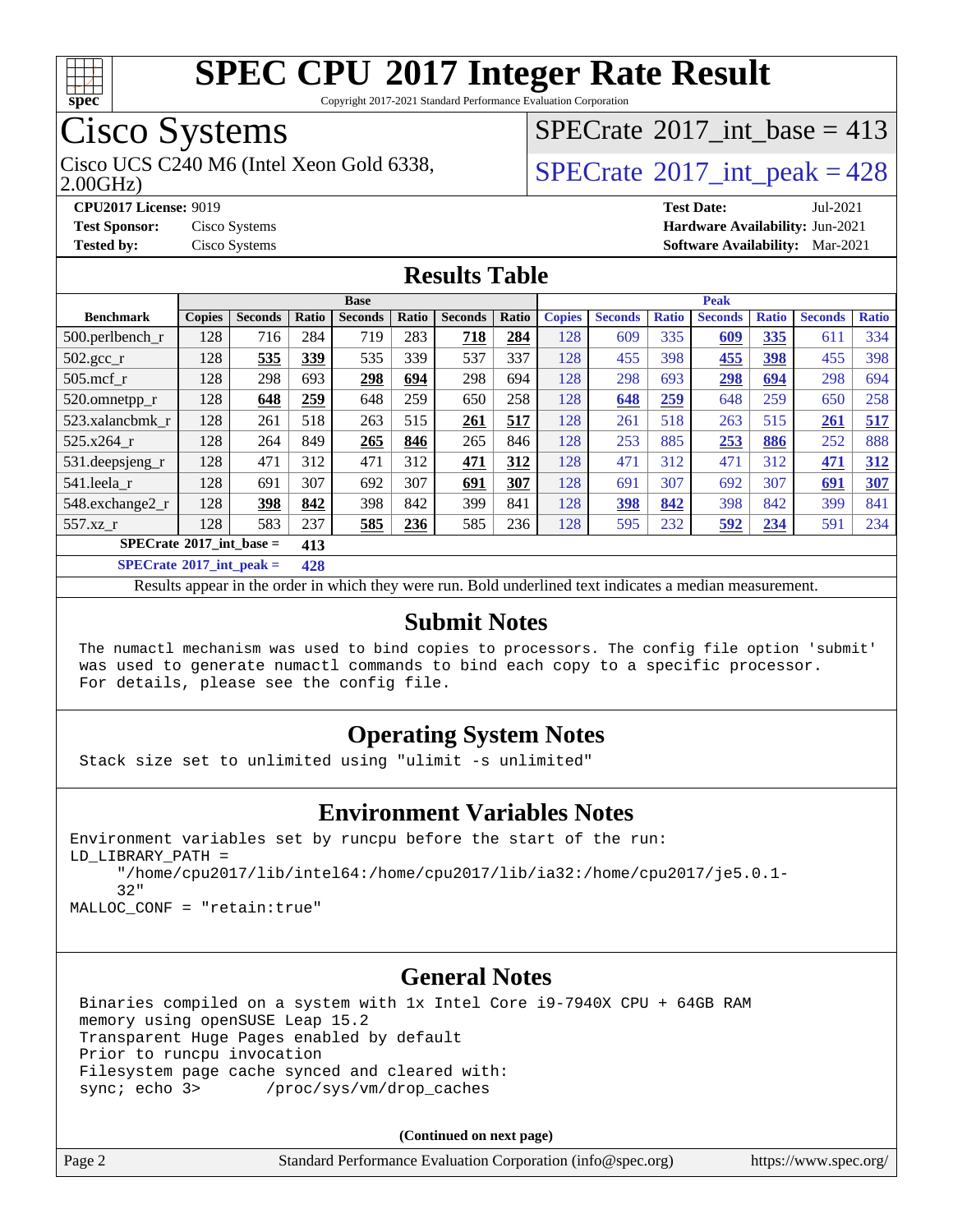

Copyright 2017-2021 Standard Performance Evaluation Corporation

# Cisco Systems

2.00GHz)

 $SPECTate$ <sup>®</sup>[2017\\_int\\_base =](http://www.spec.org/auto/cpu2017/Docs/result-fields.html#SPECrate2017intbase) 413

Cisco UCS C240 M6 (Intel Xeon Gold 6338,  $SPECrate^{\circ}2017\_int\_peak = 428$  $SPECrate^{\circ}2017\_int\_peak = 428$ 

**[Test Sponsor:](http://www.spec.org/auto/cpu2017/Docs/result-fields.html#TestSponsor)** Cisco Systems **[Hardware Availability:](http://www.spec.org/auto/cpu2017/Docs/result-fields.html#HardwareAvailability)** Jun-2021

**[CPU2017 License:](http://www.spec.org/auto/cpu2017/Docs/result-fields.html#CPU2017License)** 9019 **[Test Date:](http://www.spec.org/auto/cpu2017/Docs/result-fields.html#TestDate)** Jul-2021 **[Tested by:](http://www.spec.org/auto/cpu2017/Docs/result-fields.html#Testedby)** Cisco Systems **[Software Availability:](http://www.spec.org/auto/cpu2017/Docs/result-fields.html#SoftwareAvailability)** Mar-2021

#### **[General Notes \(Continued\)](http://www.spec.org/auto/cpu2017/Docs/result-fields.html#GeneralNotes)**

 runcpu command invoked through numactl i.e.: numactl --interleave=all runcpu <etc> NA: The test sponsor attests, as of date of publication, that CVE-2017-5754 (Meltdown) is mitigated in the system as tested and documented. Yes: The test sponsor attests, as of date of publication, that CVE-2017-5753 (Spectre variant 1) is mitigated in the system as tested and documented. Yes: The test sponsor attests, as of date of publication, that CVE-2017-5715 (Spectre variant 2) is mitigated in the system as tested and documented. jemalloc, a general purpose malloc implementation built with the RedHat Enterprise 7.5, and the system compiler gcc 4.8.5 sources available from jemalloc.net or<https://github.com/jemalloc/jemalloc/releases> **[Platform Notes](http://www.spec.org/auto/cpu2017/Docs/result-fields.html#PlatformNotes)** BIOS Settings: Adjacent Cache Line Prefetcher set to Disabled DCU Streamer Prefetch set to Disabled UPI Link Enablement set to 1 UPI Power Management set to Enabled Sub NUMA Clustering set to Enabled LLC Dead Line set to Disabled Memory Refresh Rate set to 1x Refresh ADDDC Sparing set to Disabled Patrol Scrub set to Disabled Enhanced CPU performance set to Auto Energy Efficient Turbo set to Enabled Processor C6 Report set to Enabled Processor C1E set to Enabled Sysinfo program /home/cpu2017/bin/sysinfo Rev: r6622 of 2021-04-07 982a61ec0915b55891ef0e16acafc64d running on install Mon Jul 5 00:19:49 2021 SUT (System Under Test) info as seen by some common utilities. For more information on this section, see <https://www.spec.org/cpu2017/Docs/config.html#sysinfo> From /proc/cpuinfo model name : Intel(R) Xeon(R) Gold 6338 CPU @ 2.00GHz 2 "physical id"s (chips) 128 "processors" cores, siblings (Caution: counting these is hw and system dependent. The following excerpts from /proc/cpuinfo might not be reliable. Use with caution.) cpu cores : 32 siblings : 64 physical 0: cores 0 1 2 3 4 5 6 7 8 9 10 11 12 13 14 15 16 17 18 19 20 21 22 23 24 **(Continued on next page)**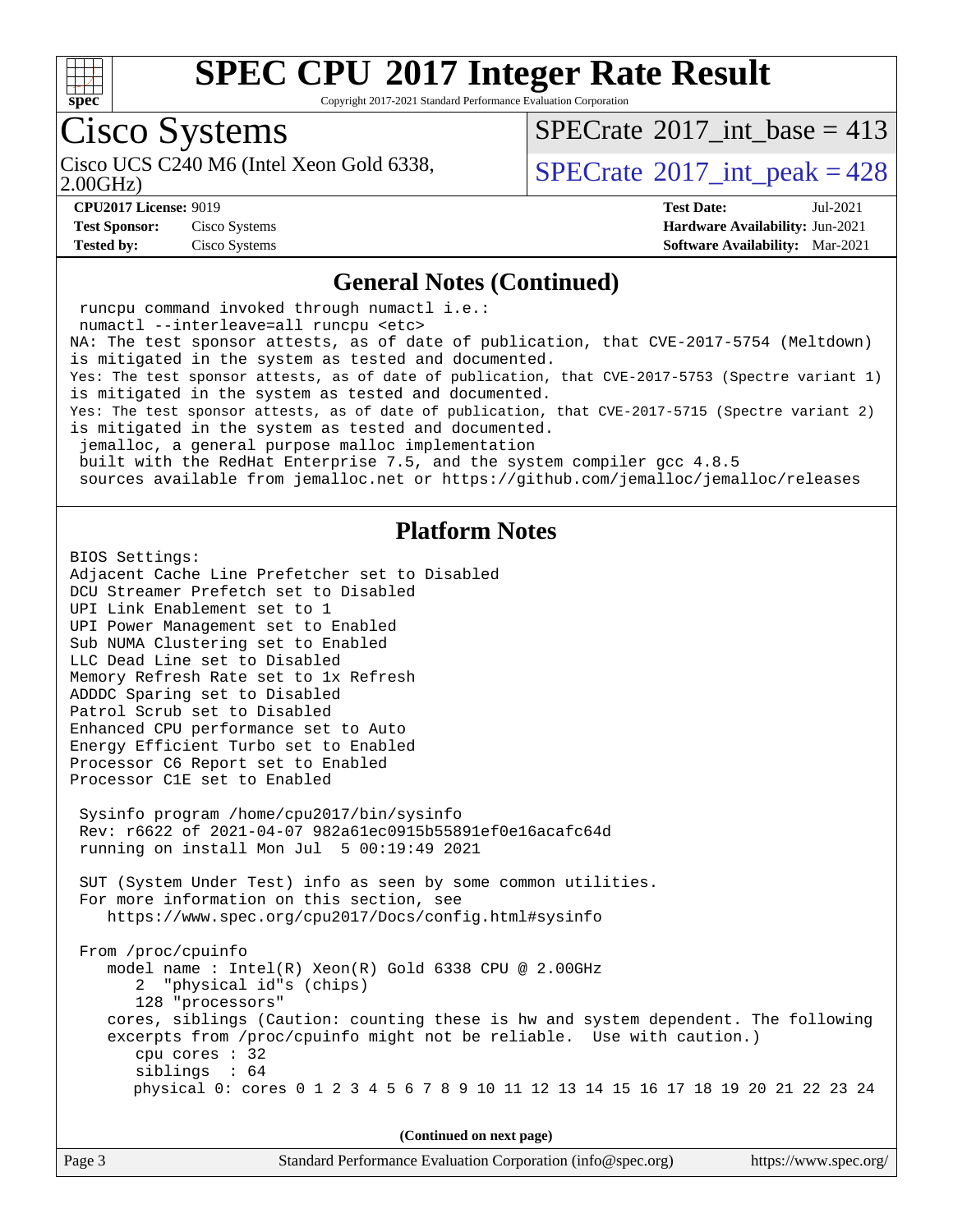

Copyright 2017-2021 Standard Performance Evaluation Corporation

Cisco Systems 2.00GHz) Cisco UCS C240 M6 (Intel Xeon Gold 6338,  $SPECrate^{\circ}2017\_int\_peak = 428$  $SPECrate^{\circ}2017\_int\_peak = 428$  $SPECTate$ <sup>®</sup>[2017\\_int\\_base =](http://www.spec.org/auto/cpu2017/Docs/result-fields.html#SPECrate2017intbase) 413 **[CPU2017 License:](http://www.spec.org/auto/cpu2017/Docs/result-fields.html#CPU2017License)** 9019 **[Test Date:](http://www.spec.org/auto/cpu2017/Docs/result-fields.html#TestDate)** Jul-2021 **[Test Sponsor:](http://www.spec.org/auto/cpu2017/Docs/result-fields.html#TestSponsor)** Cisco Systems **[Hardware Availability:](http://www.spec.org/auto/cpu2017/Docs/result-fields.html#HardwareAvailability)** Jun-2021 **[Tested by:](http://www.spec.org/auto/cpu2017/Docs/result-fields.html#Testedby)** Cisco Systems **[Software Availability:](http://www.spec.org/auto/cpu2017/Docs/result-fields.html#SoftwareAvailability)** Mar-2021 **[Platform Notes \(Continued\)](http://www.spec.org/auto/cpu2017/Docs/result-fields.html#PlatformNotes)** 25 26 27 28 29 30 31 physical 1: cores 0 1 2 3 4 5 6 7 8 9 10 11 12 13 14 15 16 17 18 19 20 21 22 23 24 25 26 27 28 29 30 31 From lscpu from util-linux 2.33.1: Architecture: x86\_64 CPU op-mode(s): 32-bit, 64-bit Byte Order: Little Endian Address sizes: 46 bits physical, 57 bits virtual CPU(s): 128 On-line CPU(s) list: 0-127 Thread(s) per core: 2 Core(s) per socket: 32 Socket(s): 2 NUMA node(s): 4 Vendor ID: GenuineIntel CPU family: 6 Model: 106 Model name: Intel(R) Xeon(R) Gold 6338 CPU @ 2.00GHz Stepping: 6 CPU MHz: 1467.362 CPU max MHz: 3200.0000 CPU min MHz: 800.0000 BogoMIPS: 4000.00 Virtualization: VT-x L1d cache: 48K L1i cache: 32K L2 cache: 1280K L3 cache: 49152K NUMA node0 CPU(s): 0-15,64-79<br>NUMA node1 CPU(s): 16-31,80-95 NUMA node1 CPU(s): NUMA node2 CPU(s): 32-47,96-111 NUMA node3 CPU(s): 48-63,112-127 Flags: fpu vme de pse tsc msr pae mce cx8 apic sep mtrr pge mca cmov pat pse36 clflush dts acpi mmx fxsr sse sse2 ss ht tm pbe syscall nx pdpe1gb rdtscp lm constant\_tsc art arch\_perfmon pebs bts rep\_good nopl xtopology nonstop\_tsc cpuid aperfmperf pni pclmulqdq dtes64 monitor ds\_cpl vmx smx est tm2 ssse3 sdbg fma cx16 xtpr pdcm pcid dca sse4\_1 sse4\_2 x2apic movbe popcnt tsc\_deadline\_timer aes xsave avx f16c rdrand lahf\_lm abm 3dnowprefetch cpuid\_fault epb cat\_l3 invpcid\_single ssbd mba ibrs ibpb stibp ibrs\_enhanced tpr\_shadow vnmi flexpriority ept vpid ept\_ad fsgsbase tsc\_adjust bmi1 hle avx2 smep bmi2 erms invpcid rtm cqm rdt\_a avx512f avx512dq rdseed adx smap avx512ifma clflushopt clwb intel\_pt avx512cd sha\_ni avx512bw avx512vl xsaveopt xsavec xgetbv1 xsaves cqm\_llc cqm\_occup\_llc cqm\_mbm\_total cqm\_mbm\_local wbnoinvd dtherm ida arat pln pts hwp hwp\_act\_window hwp\_epp hwp\_pkg\_req avx512vbmi umip pku ospke avx512\_vbmi2 gfni vaes vpclmulqdq avx512\_vnni avx512\_bitalg tme avx512\_vpopcntdq la57 rdpid md\_clear pconfig flush\_l1d arch\_capabilities **(Continued on next page)**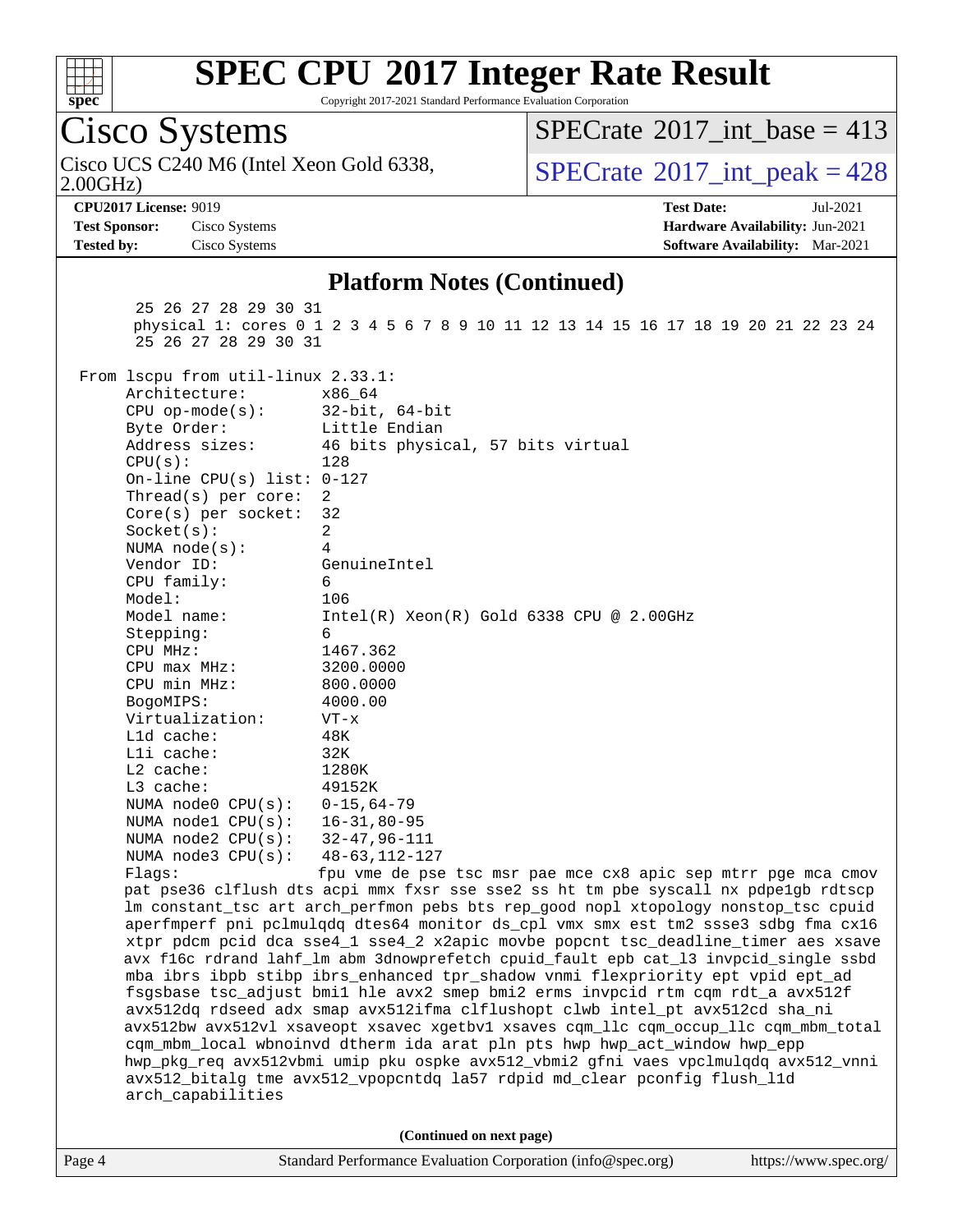

Copyright 2017-2021 Standard Performance Evaluation Corporation

### Cisco Systems

2.00GHz) Cisco UCS C240 M6 (Intel Xeon Gold 6338,  $SPECrate^{\circ}2017\_int\_peak = 428$  $SPECrate^{\circ}2017\_int\_peak = 428$ 

 $SPECTate$ <sup>®</sup>[2017\\_int\\_base =](http://www.spec.org/auto/cpu2017/Docs/result-fields.html#SPECrate2017intbase) 413

**[Test Sponsor:](http://www.spec.org/auto/cpu2017/Docs/result-fields.html#TestSponsor)** Cisco Systems **[Hardware Availability:](http://www.spec.org/auto/cpu2017/Docs/result-fields.html#HardwareAvailability)** Jun-2021

**[CPU2017 License:](http://www.spec.org/auto/cpu2017/Docs/result-fields.html#CPU2017License)** 9019 **[Test Date:](http://www.spec.org/auto/cpu2017/Docs/result-fields.html#TestDate)** Jul-2021 **[Tested by:](http://www.spec.org/auto/cpu2017/Docs/result-fields.html#Testedby)** Cisco Systems **[Software Availability:](http://www.spec.org/auto/cpu2017/Docs/result-fields.html#SoftwareAvailability)** Mar-2021

#### **[Platform Notes \(Continued\)](http://www.spec.org/auto/cpu2017/Docs/result-fields.html#PlatformNotes)**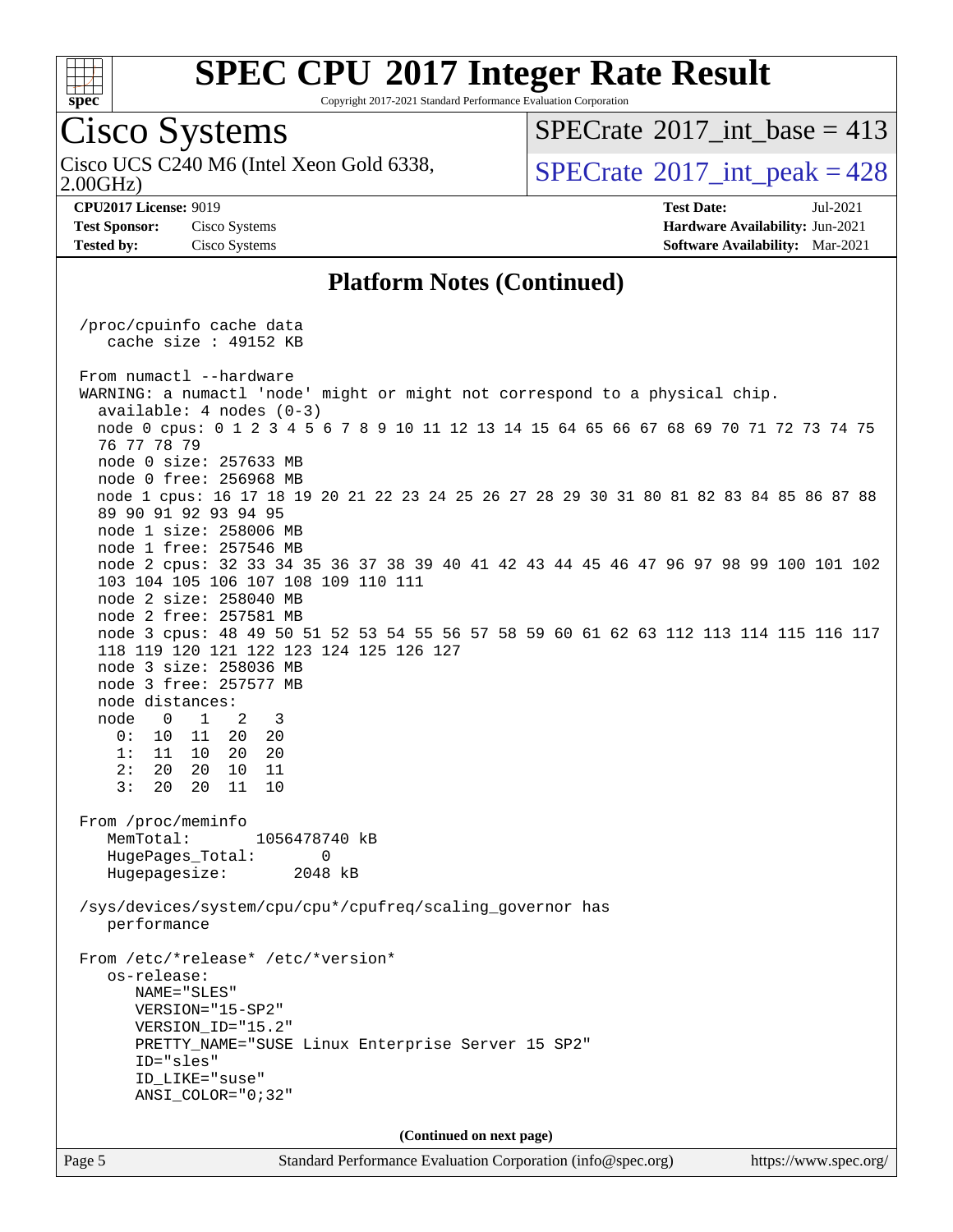

Copyright 2017-2021 Standard Performance Evaluation Corporation

Cisco Systems

 $SPECrate$ <sup>®</sup>[2017\\_int\\_base =](http://www.spec.org/auto/cpu2017/Docs/result-fields.html#SPECrate2017intbase) 413

Cisco UCS C240 M6 (Intel Xeon Gold 6338,  $SPECrate^{\circ}2017\_int\_peak = 428$  $SPECrate^{\circ}2017\_int\_peak = 428$ 

2.00GHz)

**[Test Sponsor:](http://www.spec.org/auto/cpu2017/Docs/result-fields.html#TestSponsor)** Cisco Systems **[Hardware Availability:](http://www.spec.org/auto/cpu2017/Docs/result-fields.html#HardwareAvailability)** Jun-2021

**[CPU2017 License:](http://www.spec.org/auto/cpu2017/Docs/result-fields.html#CPU2017License)** 9019 **[Test Date:](http://www.spec.org/auto/cpu2017/Docs/result-fields.html#TestDate)** Jul-2021 **[Tested by:](http://www.spec.org/auto/cpu2017/Docs/result-fields.html#Testedby)** Cisco Systems **[Software Availability:](http://www.spec.org/auto/cpu2017/Docs/result-fields.html#SoftwareAvailability)** Mar-2021

#### **[Platform Notes \(Continued\)](http://www.spec.org/auto/cpu2017/Docs/result-fields.html#PlatformNotes)**

CPE\_NAME="cpe:/o:suse:sles:15:sp2"

 uname -a: Linux install 5.3.18-22-default #1 SMP Wed Jun 3 12:16:43 UTC 2020 (720aeba) x86\_64 x86\_64 x86\_64 GNU/Linux Kernel self-reported vulnerability status: CVE-2018-12207 (iTLB Multihit): Not affected CVE-2018-3620 (L1 Terminal Fault): Not affected Microarchitectural Data Sampling: Not affected CVE-2017-5754 (Meltdown): Not affected CVE-2018-3639 (Speculative Store Bypass): Mitigation: Speculative Store Bypass disabled via prctl and seccomp CVE-2017-5753 (Spectre variant 1): Mitigation: usercopy/swapgs barriers and \_\_user pointer sanitization CVE-2017-5715 (Spectre variant 2): Mitigation: Enhanced IBRS, IBPB: conditional, RSB filling CVE-2020-0543 (Special Register Buffer Data Sampling): Not affected CVE-2019-11135 (TSX Asynchronous Abort): Not affected run-level 3 Jul 5 00:15 SPEC is set to: /home/cpu2017 Filesystem Type Size Used Avail Use% Mounted on<br>
/dev/sdc2 btrfs 277G 26G 248G 10% /home /dev/sdc2 btrfs 277G 26G 248G 10% /home From /sys/devices/virtual/dmi/id Vendor: Cisco Systems Inc Product: UCSC-C240-M6SX Serial: WZP244208SJ Additional information from dmidecode 3.2 follows. WARNING: Use caution when you interpret this section. The 'dmidecode' program reads system data which is "intended to allow hardware to be accurately determined", but the intent may not be met, as there are frequent changes to hardware, firmware, and the "DMTF SMBIOS" standard. Memory: 32x 0xCE00 M393A4K40DB3-CWE 32 GB 2 rank 3200 BIOS: BIOS Vendor: Cisco Systems, Inc. BIOS Version: C240M6.4.2.1c.1.0701210708 BIOS Date: 07/01/2021 BIOS Revision: 5.22 **(Continued on next page)**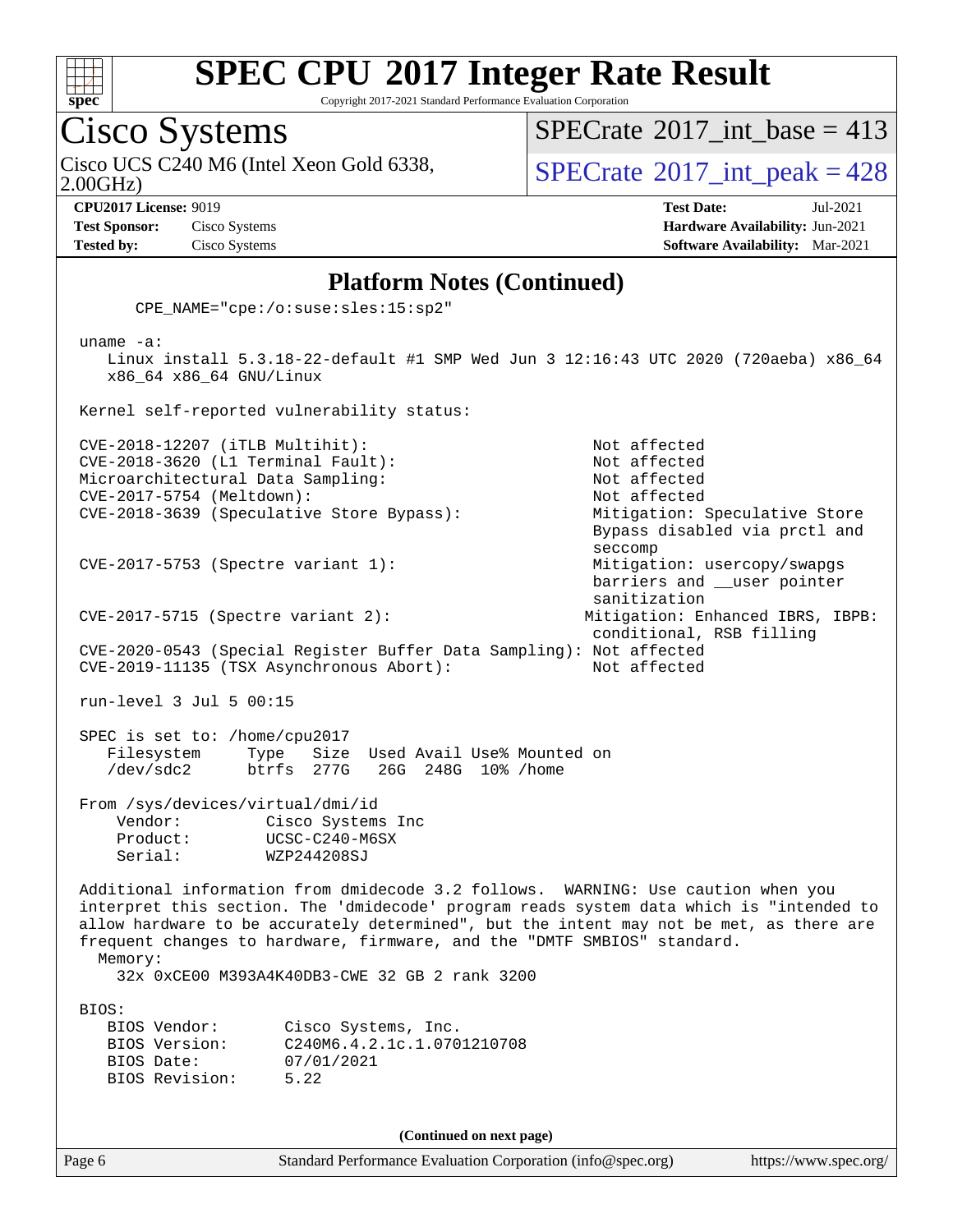

Copyright 2017-2021 Standard Performance Evaluation Corporation

# Cisco Systems

2.00GHz)

 $SPECrate$ <sup>®</sup>[2017\\_int\\_base =](http://www.spec.org/auto/cpu2017/Docs/result-fields.html#SPECrate2017intbase) 413

Cisco UCS C240 M6 (Intel Xeon Gold 6338,  $\text{SPECrate} \textcircled{\,} 2017\_int\_peak = 428$  $\text{SPECrate} \textcircled{\,} 2017\_int\_peak = 428$  $\text{SPECrate} \textcircled{\,} 2017\_int\_peak = 428$ 

**[Test Sponsor:](http://www.spec.org/auto/cpu2017/Docs/result-fields.html#TestSponsor)** Cisco Systems **[Hardware Availability:](http://www.spec.org/auto/cpu2017/Docs/result-fields.html#HardwareAvailability)** Jun-2021

**[CPU2017 License:](http://www.spec.org/auto/cpu2017/Docs/result-fields.html#CPU2017License)** 9019 **[Test Date:](http://www.spec.org/auto/cpu2017/Docs/result-fields.html#TestDate)** Jul-2021 **[Tested by:](http://www.spec.org/auto/cpu2017/Docs/result-fields.html#Testedby)** Cisco Systems **[Software Availability:](http://www.spec.org/auto/cpu2017/Docs/result-fields.html#SoftwareAvailability)** Mar-2021

#### **[Platform Notes \(Continued\)](http://www.spec.org/auto/cpu2017/Docs/result-fields.html#PlatformNotes)**

(End of data from sysinfo program)

#### **[Compiler Version Notes](http://www.spec.org/auto/cpu2017/Docs/result-fields.html#CompilerVersionNotes)**

| Standard Performance Evaluation Corporation (info@spec.org)<br>Page 7                                                                                                                         | https://www.spec.org/ |
|-----------------------------------------------------------------------------------------------------------------------------------------------------------------------------------------------|-----------------------|
| (Continued on next page)                                                                                                                                                                      |                       |
|                                                                                                                                                                                               |                       |
| Intel(R) oneAPI DPC++/C++ Compiler for applications running on IA-32, Version<br>2021.1 Build 20201113<br>Copyright (C) 1985-2020 Intel Corporation. All rights reserved.                     |                       |
| $\vert$ 502.gcc_r(peak)<br>C<br>______________                                                                                                                                                |                       |
|                                                                                                                                                                                               |                       |
| $Intel(R)$ C Intel(R) 64 Compiler Classic for applications running on Intel(R)<br>64, Version 2021.1 Build 20201112_000000<br>Copyright (C) 1985-2020 Intel Corporation. All rights reserved. |                       |
| 500.perlbench_r(peak) 557.xz_r(peak)<br>C<br>----------------                                                                                                                                 |                       |
|                                                                                                                                                                                               |                       |
| Version 2021.1 Build 20201113<br>Copyright (C) 1985-2020 Intel Corporation. All rights reserved.                                                                                              |                       |
| Intel(R) oneAPI DPC++/C++ Compiler for applications running on Intel(R) $64$ ,                                                                                                                |                       |
| $500.$ perlbench $r(base) 502.$ gcc $r(base) 505.$ mcf $r(base, peak)$<br>C<br>525.x264_r(base, peak) 557.xz_r(base)                                                                          |                       |
|                                                                                                                                                                                               |                       |
| Intel(R) oneAPI DPC++/C++ Compiler for applications running on IA-32, Version<br>2021.1 Build 20201113<br>Copyright (C) 1985-2020 Intel Corporation. All rights reserved.                     |                       |
| 502.gcc_r(peak)<br>C                                                                                                                                                                          |                       |
| Copyright (C) 1985-2020 Intel Corporation. All rights reserved.<br>_________________                                                                                                          |                       |
| Intel(R) C Intel(R) 64 Compiler Classic for applications running on Intel(R)<br>64, Version 2021.1 Build 20201112_000000                                                                      |                       |
| 500.perlbench_r(peak) 557.xz_r(peak)<br>C                                                                                                                                                     |                       |
| =====================<br>=================                                                                                                                                                    |                       |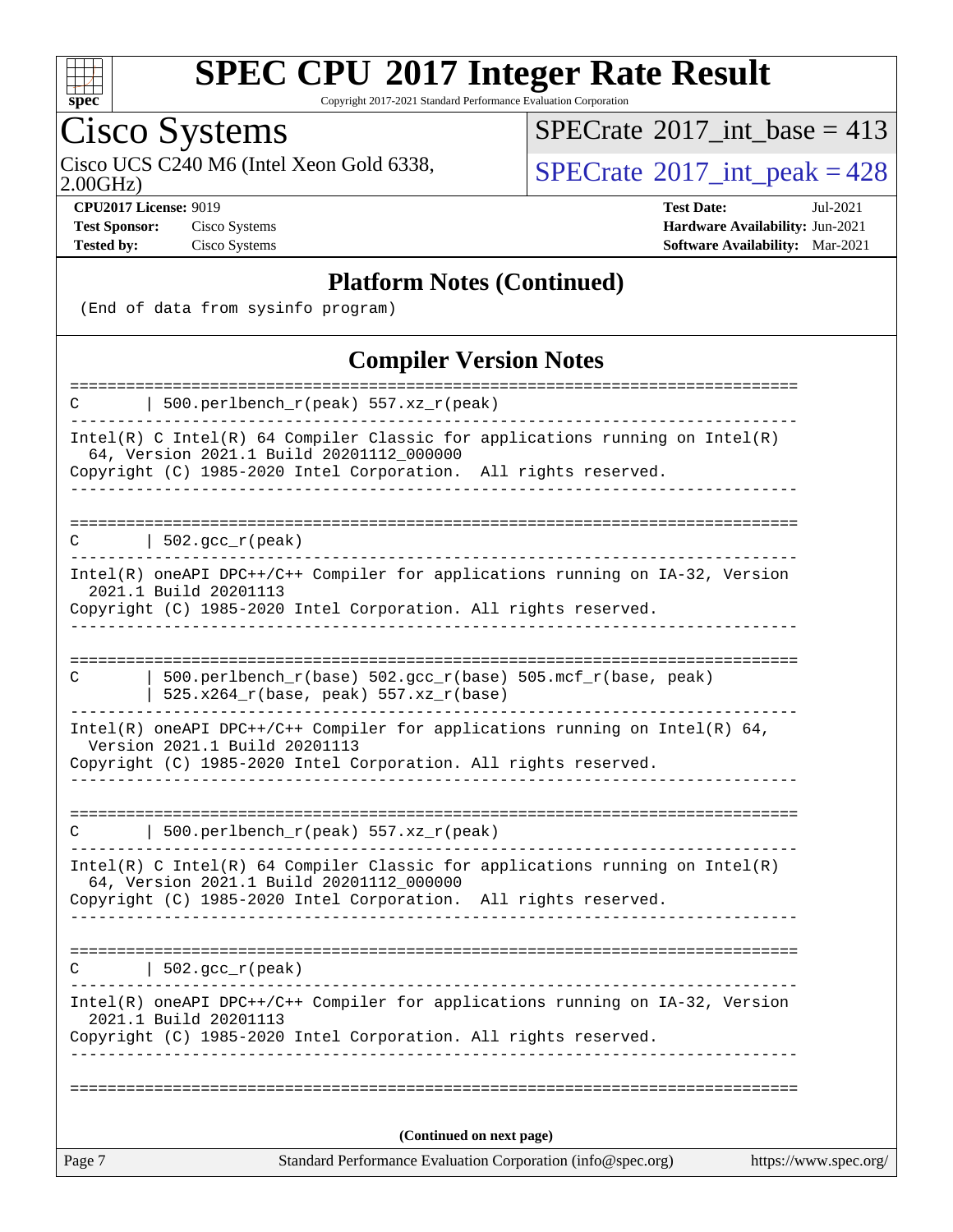

Copyright 2017-2021 Standard Performance Evaluation Corporation

Cisco Systems<br>Cisco UCS C240 M6 (Intel Xeon Gold 6338,

2.00GHz)

 $SPECrate$ <sup>®</sup>[2017\\_int\\_base =](http://www.spec.org/auto/cpu2017/Docs/result-fields.html#SPECrate2017intbase) 413

 $SPECTate<sup>®</sup>2017_int_peak = 428$  $SPECTate<sup>®</sup>2017_int_peak = 428$  $SPECTate<sup>®</sup>2017_int_peak = 428$ 

**[CPU2017 License:](http://www.spec.org/auto/cpu2017/Docs/result-fields.html#CPU2017License)** 9019 **[Test Date:](http://www.spec.org/auto/cpu2017/Docs/result-fields.html#TestDate)** Jul-2021

**[Test Sponsor:](http://www.spec.org/auto/cpu2017/Docs/result-fields.html#TestSponsor)** Cisco Systems **[Hardware Availability:](http://www.spec.org/auto/cpu2017/Docs/result-fields.html#HardwareAvailability)** Jun-2021 **[Tested by:](http://www.spec.org/auto/cpu2017/Docs/result-fields.html#Testedby)** Cisco Systems **[Software Availability:](http://www.spec.org/auto/cpu2017/Docs/result-fields.html#SoftwareAvailability)** Mar-2021

|        | <b>Compiler Version Notes (Continued)</b>                                                                                                                                                     |                       |
|--------|-----------------------------------------------------------------------------------------------------------------------------------------------------------------------------------------------|-----------------------|
| C      | 500.perlbench_r(base) 502.gcc_r(base) 505.mcf_r(base, peak)<br>525.x264_r(base, peak) 557.xz_r(base)                                                                                          |                       |
|        | $Intel(R)$ oneAPI DPC++/C++ Compiler for applications running on Intel(R) 64,<br>Version 2021.1 Build 20201113<br>Copyright (C) 1985-2020 Intel Corporation. All rights reserved.             |                       |
| C      | 500.perlbench_r(peak) 557.xz_r(peak)                                                                                                                                                          |                       |
|        | $Intel(R)$ C Intel(R) 64 Compiler Classic for applications running on Intel(R)<br>64, Version 2021.1 Build 20201112_000000<br>Copyright (C) 1985-2020 Intel Corporation. All rights reserved. |                       |
| C      | $\vert$ 502.gcc_r(peak)                                                                                                                                                                       |                       |
|        | Intel(R) oneAPI DPC++/C++ Compiler for applications running on IA-32, Version<br>2021.1 Build 20201113<br>Copyright (C) 1985-2020 Intel Corporation. All rights reserved.                     |                       |
|        |                                                                                                                                                                                               |                       |
| C      | 500.perlbench_r(base) 502.gcc_r(base) 505.mcf_r(base, peak)<br>$525.x264_r(base, peak) 557.xz_r(base)$                                                                                        |                       |
|        | $Intel(R)$ oneAPI DPC++/C++ Compiler for applications running on Intel(R) 64,<br>Version 2021.1 Build 20201113<br>Copyright (C) 1985-2020 Intel Corporation. All rights reserved.             |                       |
|        | =====================================                                                                                                                                                         |                       |
| $C++$  | 520.omnetpp_r(base, peak) 523.xalancbmk_r(base, peak)<br>531.deepsjeng_r(base, peak) 541.leela_r(base, peak)                                                                                  |                       |
|        | Intel(R) oneAPI DPC++/C++ Compiler for applications running on Intel(R) $64$ ,<br>Version 2021.1 Build 20201113<br>Copyright (C) 1985-2020 Intel Corporation. All rights reserved.            |                       |
|        |                                                                                                                                                                                               |                       |
|        | Fortran   $548$ . exchange $2_r$ (base, peak)                                                                                                                                                 |                       |
|        | Intel(R) Fortran Intel(R) 64 Compiler Classic for applications running on<br>Intel(R) 64, Version 2021.1 Build 20201112_000000                                                                |                       |
|        | (Continued on next page)                                                                                                                                                                      |                       |
| Page 8 | Standard Performance Evaluation Corporation (info@spec.org)                                                                                                                                   | https://www.spec.org/ |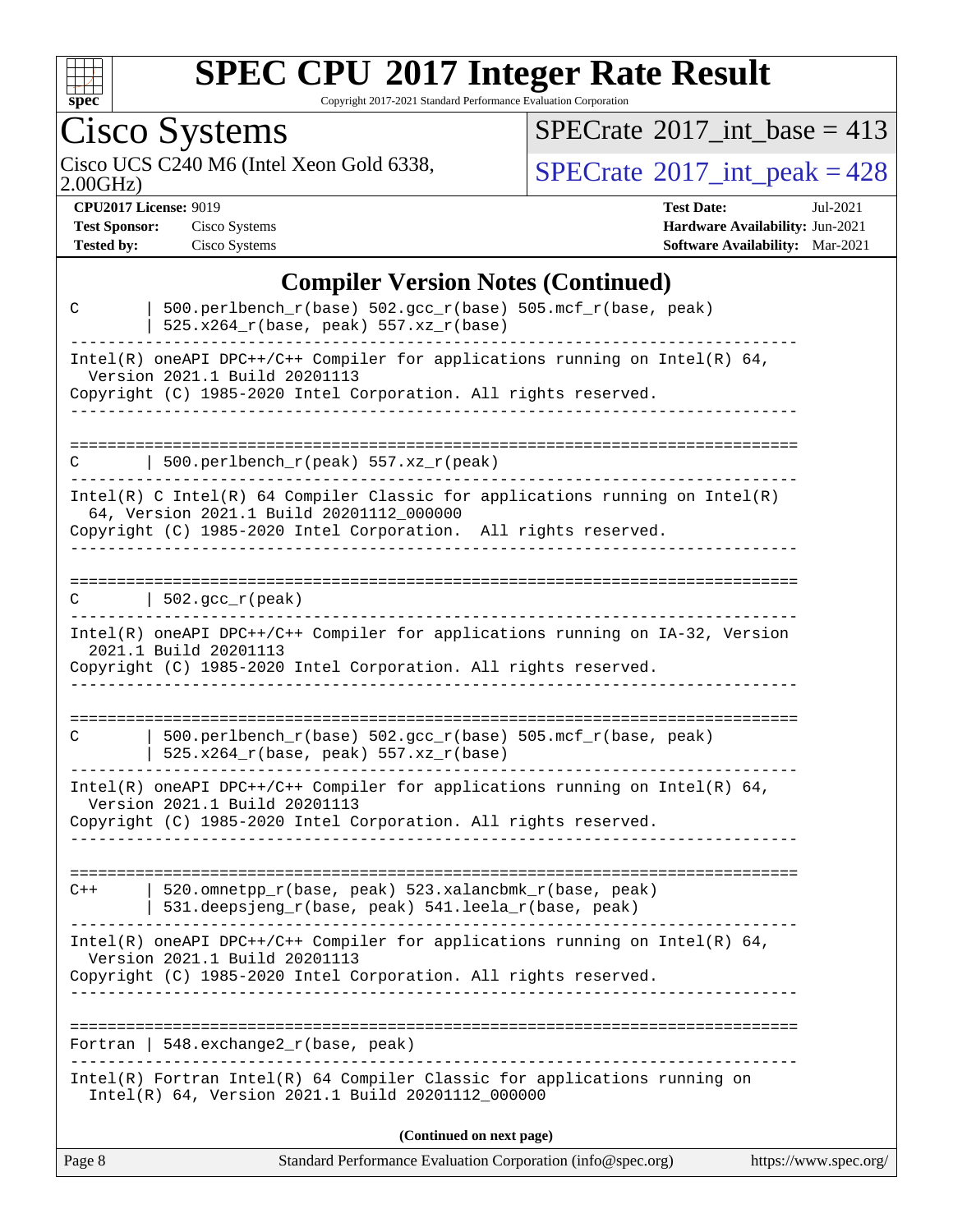

Copyright 2017-2021 Standard Performance Evaluation Corporation

## Cisco Systems

 $SPECTate@2017_int\_base = 413$ 

Cisco UCS C240 M6 (Intel Xeon Gold 6338,  $SPECrate^{\circ}2017\_int\_peak = 428$  $SPECrate^{\circ}2017\_int\_peak = 428$ 

2.00GHz)

**[CPU2017 License:](http://www.spec.org/auto/cpu2017/Docs/result-fields.html#CPU2017License)** 9019 **[Test Date:](http://www.spec.org/auto/cpu2017/Docs/result-fields.html#TestDate)** Jul-2021 **[Test Sponsor:](http://www.spec.org/auto/cpu2017/Docs/result-fields.html#TestSponsor)** Cisco Systems **[Hardware Availability:](http://www.spec.org/auto/cpu2017/Docs/result-fields.html#HardwareAvailability)** Jun-2021 **[Tested by:](http://www.spec.org/auto/cpu2017/Docs/result-fields.html#Testedby)** Cisco Systems **[Software Availability:](http://www.spec.org/auto/cpu2017/Docs/result-fields.html#SoftwareAvailability)** Mar-2021

### **[Compiler Version Notes \(Continued\)](http://www.spec.org/auto/cpu2017/Docs/result-fields.html#CompilerVersionNotes)**

Copyright (C) 1985-2020 Intel Corporation. All rights reserved. ------------------------------------------------------------------------------

### **[Base Compiler Invocation](http://www.spec.org/auto/cpu2017/Docs/result-fields.html#BaseCompilerInvocation)**

[C benchmarks](http://www.spec.org/auto/cpu2017/Docs/result-fields.html#Cbenchmarks): [icx](http://www.spec.org/cpu2017/results/res2021q3/cpu2017-20210720-28402.flags.html#user_CCbase_intel_icx_fe2d28d19ae2a5db7c42fe0f2a2aed77cb715edd4aeb23434404a8be6683fe239869bb6ca8154ca98265c2e3b9226a719a0efe2953a4a7018c379b7010ccf087)

[C++ benchmarks:](http://www.spec.org/auto/cpu2017/Docs/result-fields.html#CXXbenchmarks) [icpx](http://www.spec.org/cpu2017/results/res2021q3/cpu2017-20210720-28402.flags.html#user_CXXbase_intel_icpx_1e918ed14c436bf4b9b7c8bcdd51d4539fc71b3df010bd1e9f8732d9c34c2b2914e48204a846820f3c0ebb4095dea797a5c30b458ac0b6dffac65d78f781f5ca)

[Fortran benchmarks](http://www.spec.org/auto/cpu2017/Docs/result-fields.html#Fortranbenchmarks): [ifort](http://www.spec.org/cpu2017/results/res2021q3/cpu2017-20210720-28402.flags.html#user_FCbase_intel_ifort_8111460550e3ca792625aed983ce982f94888b8b503583aa7ba2b8303487b4d8a21a13e7191a45c5fd58ff318f48f9492884d4413fa793fd88dd292cad7027ca)

### **[Base Portability Flags](http://www.spec.org/auto/cpu2017/Docs/result-fields.html#BasePortabilityFlags)**

 500.perlbench\_r: [-DSPEC\\_LP64](http://www.spec.org/cpu2017/results/res2021q3/cpu2017-20210720-28402.flags.html#b500.perlbench_r_basePORTABILITY_DSPEC_LP64) [-DSPEC\\_LINUX\\_X64](http://www.spec.org/cpu2017/results/res2021q3/cpu2017-20210720-28402.flags.html#b500.perlbench_r_baseCPORTABILITY_DSPEC_LINUX_X64) 502.gcc\_r: [-DSPEC\\_LP64](http://www.spec.org/cpu2017/results/res2021q3/cpu2017-20210720-28402.flags.html#suite_basePORTABILITY502_gcc_r_DSPEC_LP64) 505.mcf\_r: [-DSPEC\\_LP64](http://www.spec.org/cpu2017/results/res2021q3/cpu2017-20210720-28402.flags.html#suite_basePORTABILITY505_mcf_r_DSPEC_LP64) 520.omnetpp\_r: [-DSPEC\\_LP64](http://www.spec.org/cpu2017/results/res2021q3/cpu2017-20210720-28402.flags.html#suite_basePORTABILITY520_omnetpp_r_DSPEC_LP64) 523.xalancbmk\_r: [-DSPEC\\_LP64](http://www.spec.org/cpu2017/results/res2021q3/cpu2017-20210720-28402.flags.html#suite_basePORTABILITY523_xalancbmk_r_DSPEC_LP64) [-DSPEC\\_LINUX](http://www.spec.org/cpu2017/results/res2021q3/cpu2017-20210720-28402.flags.html#b523.xalancbmk_r_baseCXXPORTABILITY_DSPEC_LINUX) 525.x264\_r: [-DSPEC\\_LP64](http://www.spec.org/cpu2017/results/res2021q3/cpu2017-20210720-28402.flags.html#suite_basePORTABILITY525_x264_r_DSPEC_LP64) 531.deepsjeng\_r: [-DSPEC\\_LP64](http://www.spec.org/cpu2017/results/res2021q3/cpu2017-20210720-28402.flags.html#suite_basePORTABILITY531_deepsjeng_r_DSPEC_LP64) 541.leela\_r: [-DSPEC\\_LP64](http://www.spec.org/cpu2017/results/res2021q3/cpu2017-20210720-28402.flags.html#suite_basePORTABILITY541_leela_r_DSPEC_LP64) 548.exchange2\_r: [-DSPEC\\_LP64](http://www.spec.org/cpu2017/results/res2021q3/cpu2017-20210720-28402.flags.html#suite_basePORTABILITY548_exchange2_r_DSPEC_LP64) 557.xz\_r: [-DSPEC\\_LP64](http://www.spec.org/cpu2017/results/res2021q3/cpu2017-20210720-28402.flags.html#suite_basePORTABILITY557_xz_r_DSPEC_LP64)

### **[Base Optimization Flags](http://www.spec.org/auto/cpu2017/Docs/result-fields.html#BaseOptimizationFlags)**

#### [C benchmarks](http://www.spec.org/auto/cpu2017/Docs/result-fields.html#Cbenchmarks):

[-w](http://www.spec.org/cpu2017/results/res2021q3/cpu2017-20210720-28402.flags.html#user_CCbase_supress_warning_66fb2c4e5c1dd10f38bdd29623979399e5ae75ae6e5453792d82ef66afed381df4a8602f92cac8d2ea0fffa7b93b4b1ccb9ecad4af01c9b2fe338b2082ae3859) [-std=c11](http://www.spec.org/cpu2017/results/res2021q3/cpu2017-20210720-28402.flags.html#user_CCbase_std-icc-std_0e1c27790398a4642dfca32ffe6c27b5796f9c2d2676156f2e42c9c44eaad0c049b1cdb667a270c34d979996257aeb8fc440bfb01818dbc9357bd9d174cb8524) [-m64](http://www.spec.org/cpu2017/results/res2021q3/cpu2017-20210720-28402.flags.html#user_CCbase_m64-icc) [-Wl,-z,muldefs](http://www.spec.org/cpu2017/results/res2021q3/cpu2017-20210720-28402.flags.html#user_CCbase_link_force_multiple1_b4cbdb97b34bdee9ceefcfe54f4c8ea74255f0b02a4b23e853cdb0e18eb4525ac79b5a88067c842dd0ee6996c24547a27a4b99331201badda8798ef8a743f577) [-xCORE-AVX512](http://www.spec.org/cpu2017/results/res2021q3/cpu2017-20210720-28402.flags.html#user_CCbase_f-xCORE-AVX512) [-O3](http://www.spec.org/cpu2017/results/res2021q3/cpu2017-20210720-28402.flags.html#user_CCbase_f-O3) [-ffast-math](http://www.spec.org/cpu2017/results/res2021q3/cpu2017-20210720-28402.flags.html#user_CCbase_f-ffast-math) [-flto](http://www.spec.org/cpu2017/results/res2021q3/cpu2017-20210720-28402.flags.html#user_CCbase_f-flto) [-mfpmath=sse](http://www.spec.org/cpu2017/results/res2021q3/cpu2017-20210720-28402.flags.html#user_CCbase_f-mfpmath_70eb8fac26bde974f8ab713bc9086c5621c0b8d2f6c86f38af0bd7062540daf19db5f3a066d8c6684be05d84c9b6322eb3b5be6619d967835195b93d6c02afa1) [-funroll-loops](http://www.spec.org/cpu2017/results/res2021q3/cpu2017-20210720-28402.flags.html#user_CCbase_f-funroll-loops) [-qopt-mem-layout-trans=4](http://www.spec.org/cpu2017/results/res2021q3/cpu2017-20210720-28402.flags.html#user_CCbase_f-qopt-mem-layout-trans_fa39e755916c150a61361b7846f310bcdf6f04e385ef281cadf3647acec3f0ae266d1a1d22d972a7087a248fd4e6ca390a3634700869573d231a252c784941a8) [-mbranches-within-32B-boundaries](http://www.spec.org/cpu2017/results/res2021q3/cpu2017-20210720-28402.flags.html#user_CCbase_f-mbranches-within-32B-boundaries) [-L/opt/intel/oneapi/compiler/2021.1.1/linux/compiler/lib/intel64\\_lin](http://www.spec.org/cpu2017/results/res2021q3/cpu2017-20210720-28402.flags.html#user_CCbase_linkpath_f3ac96bc44eb3356c66274e76f12ce7989555e6431aa425d8bf37251b5a0a8e4f20d385a762420f3e0cdf627bb737484454017ddfa67f55a42ce17058c8be12d) [-lqkmalloc](http://www.spec.org/cpu2017/results/res2021q3/cpu2017-20210720-28402.flags.html#user_CCbase_qkmalloc_link_lib_79a818439969f771c6bc311cfd333c00fc099dad35c030f5aab9dda831713d2015205805422f83de8875488a2991c0a156aaa600e1f9138f8fc37004abc96dc5)

[C++ benchmarks:](http://www.spec.org/auto/cpu2017/Docs/result-fields.html#CXXbenchmarks)

```
-w -m64 -Wl,-z,muldefs -xCORE-AVX512 -O3 -ffast-math -flto
-mfpmath=sse -funroll-loops -qopt-mem-layout-trans=4
-mbranches-within-32B-boundaries
-L/opt/intel/oneapi/compiler/2021.1.1/linux/compiler/lib/intel64_lin
```
**(Continued on next page)**

| Page 9<br>Standard Performance Evaluation Corporation (info@spec.org)<br>https://www.spec.org/ |
|------------------------------------------------------------------------------------------------|
|------------------------------------------------------------------------------------------------|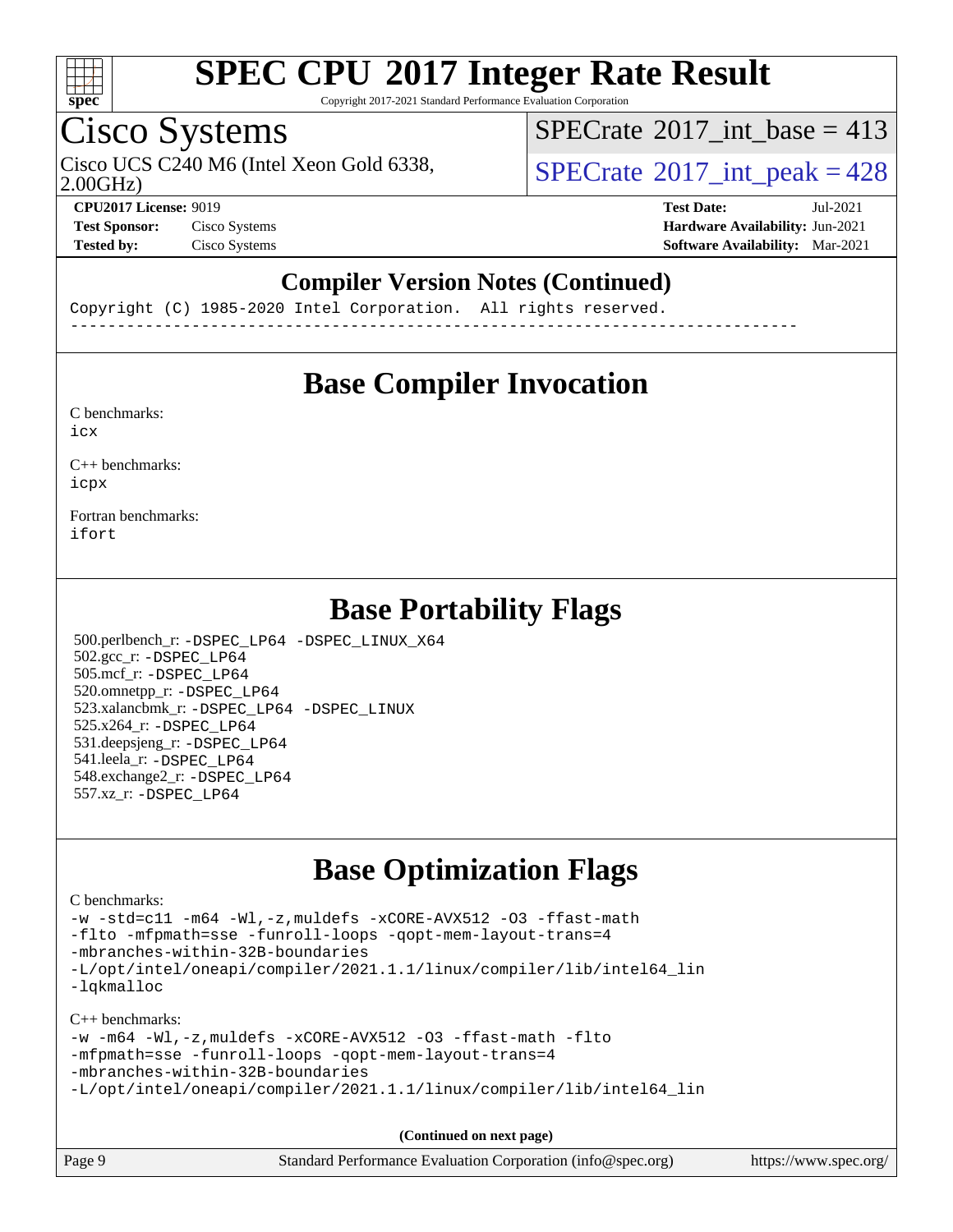

Copyright 2017-2021 Standard Performance Evaluation Corporation

### Cisco Systems

 $SPECTate@2017_int\_base = 413$ 

Cisco UCS C240 M6 (Intel Xeon Gold 6338,  $SPECrate^{\circ}2017\_int\_peak = 428$  $SPECrate^{\circ}2017\_int\_peak = 428$ 

2.00GHz)

**[Test Sponsor:](http://www.spec.org/auto/cpu2017/Docs/result-fields.html#TestSponsor)** Cisco Systems **[Hardware Availability:](http://www.spec.org/auto/cpu2017/Docs/result-fields.html#HardwareAvailability)** Jun-2021 **[Tested by:](http://www.spec.org/auto/cpu2017/Docs/result-fields.html#Testedby)** Cisco Systems **[Software Availability:](http://www.spec.org/auto/cpu2017/Docs/result-fields.html#SoftwareAvailability)** Mar-2021

**[CPU2017 License:](http://www.spec.org/auto/cpu2017/Docs/result-fields.html#CPU2017License)** 9019 **[Test Date:](http://www.spec.org/auto/cpu2017/Docs/result-fields.html#TestDate)** Jul-2021

### **[Base Optimization Flags \(Continued\)](http://www.spec.org/auto/cpu2017/Docs/result-fields.html#BaseOptimizationFlags)**

[C++ benchmarks](http://www.spec.org/auto/cpu2017/Docs/result-fields.html#CXXbenchmarks) (continued): [-lqkmalloc](http://www.spec.org/cpu2017/results/res2021q3/cpu2017-20210720-28402.flags.html#user_CXXbase_qkmalloc_link_lib_79a818439969f771c6bc311cfd333c00fc099dad35c030f5aab9dda831713d2015205805422f83de8875488a2991c0a156aaa600e1f9138f8fc37004abc96dc5)

[Fortran benchmarks](http://www.spec.org/auto/cpu2017/Docs/result-fields.html#Fortranbenchmarks):

```
-w -m64 -Wl,-z,muldefs -xCORE-AVX512 -O3 -ipo -no-prec-div
-qopt-mem-layout-trans=4 -nostandard-realloc-lhs -align array32byte
-auto -mbranches-within-32B-boundaries
-L/opt/intel/oneapi/compiler/2021.1.1/linux/compiler/lib/intel64_lin
-lqkmalloc
```
### **[Peak Compiler Invocation](http://www.spec.org/auto/cpu2017/Docs/result-fields.html#PeakCompilerInvocation)**

[C benchmarks \(except as noted below\)](http://www.spec.org/auto/cpu2017/Docs/result-fields.html#Cbenchmarksexceptasnotedbelow): [icx](http://www.spec.org/cpu2017/results/res2021q3/cpu2017-20210720-28402.flags.html#user_CCpeak_intel_icx_fe2d28d19ae2a5db7c42fe0f2a2aed77cb715edd4aeb23434404a8be6683fe239869bb6ca8154ca98265c2e3b9226a719a0efe2953a4a7018c379b7010ccf087)

500.perlbench\_r: [icc](http://www.spec.org/cpu2017/results/res2021q3/cpu2017-20210720-28402.flags.html#user_peakCCLD500_perlbench_r_intel_icc_66fc1ee009f7361af1fbd72ca7dcefbb700085f36577c54f309893dd4ec40d12360134090235512931783d35fd58c0460139e722d5067c5574d8eaf2b3e37e92)

557.xz\_r: [icc](http://www.spec.org/cpu2017/results/res2021q3/cpu2017-20210720-28402.flags.html#user_peakCCLD557_xz_r_intel_icc_66fc1ee009f7361af1fbd72ca7dcefbb700085f36577c54f309893dd4ec40d12360134090235512931783d35fd58c0460139e722d5067c5574d8eaf2b3e37e92)

[C++ benchmarks:](http://www.spec.org/auto/cpu2017/Docs/result-fields.html#CXXbenchmarks) [icpx](http://www.spec.org/cpu2017/results/res2021q3/cpu2017-20210720-28402.flags.html#user_CXXpeak_intel_icpx_1e918ed14c436bf4b9b7c8bcdd51d4539fc71b3df010bd1e9f8732d9c34c2b2914e48204a846820f3c0ebb4095dea797a5c30b458ac0b6dffac65d78f781f5ca)

[Fortran benchmarks](http://www.spec.org/auto/cpu2017/Docs/result-fields.html#Fortranbenchmarks): [ifort](http://www.spec.org/cpu2017/results/res2021q3/cpu2017-20210720-28402.flags.html#user_FCpeak_intel_ifort_8111460550e3ca792625aed983ce982f94888b8b503583aa7ba2b8303487b4d8a21a13e7191a45c5fd58ff318f48f9492884d4413fa793fd88dd292cad7027ca)

### **[Peak Portability Flags](http://www.spec.org/auto/cpu2017/Docs/result-fields.html#PeakPortabilityFlags)**

 500.perlbench\_r: [-DSPEC\\_LP64](http://www.spec.org/cpu2017/results/res2021q3/cpu2017-20210720-28402.flags.html#b500.perlbench_r_peakPORTABILITY_DSPEC_LP64) [-DSPEC\\_LINUX\\_X64](http://www.spec.org/cpu2017/results/res2021q3/cpu2017-20210720-28402.flags.html#b500.perlbench_r_peakCPORTABILITY_DSPEC_LINUX_X64) 502.gcc\_r: [-D\\_FILE\\_OFFSET\\_BITS=64](http://www.spec.org/cpu2017/results/res2021q3/cpu2017-20210720-28402.flags.html#user_peakPORTABILITY502_gcc_r_file_offset_bits_64_5ae949a99b284ddf4e95728d47cb0843d81b2eb0e18bdfe74bbf0f61d0b064f4bda2f10ea5eb90e1dcab0e84dbc592acfc5018bc955c18609f94ddb8d550002c) 505.mcf\_r: [-DSPEC\\_LP64](http://www.spec.org/cpu2017/results/res2021q3/cpu2017-20210720-28402.flags.html#suite_peakPORTABILITY505_mcf_r_DSPEC_LP64) 520.omnetpp\_r: [-DSPEC\\_LP64](http://www.spec.org/cpu2017/results/res2021q3/cpu2017-20210720-28402.flags.html#suite_peakPORTABILITY520_omnetpp_r_DSPEC_LP64) 523.xalancbmk\_r: [-DSPEC\\_LP64](http://www.spec.org/cpu2017/results/res2021q3/cpu2017-20210720-28402.flags.html#suite_peakPORTABILITY523_xalancbmk_r_DSPEC_LP64) [-DSPEC\\_LINUX](http://www.spec.org/cpu2017/results/res2021q3/cpu2017-20210720-28402.flags.html#b523.xalancbmk_r_peakCXXPORTABILITY_DSPEC_LINUX) 525.x264\_r: [-DSPEC\\_LP64](http://www.spec.org/cpu2017/results/res2021q3/cpu2017-20210720-28402.flags.html#suite_peakPORTABILITY525_x264_r_DSPEC_LP64) 531.deepsjeng\_r: [-DSPEC\\_LP64](http://www.spec.org/cpu2017/results/res2021q3/cpu2017-20210720-28402.flags.html#suite_peakPORTABILITY531_deepsjeng_r_DSPEC_LP64) 541.leela\_r: [-DSPEC\\_LP64](http://www.spec.org/cpu2017/results/res2021q3/cpu2017-20210720-28402.flags.html#suite_peakPORTABILITY541_leela_r_DSPEC_LP64) 548.exchange2\_r: [-DSPEC\\_LP64](http://www.spec.org/cpu2017/results/res2021q3/cpu2017-20210720-28402.flags.html#suite_peakPORTABILITY548_exchange2_r_DSPEC_LP64) 557.xz\_r: [-DSPEC\\_LP64](http://www.spec.org/cpu2017/results/res2021q3/cpu2017-20210720-28402.flags.html#suite_peakPORTABILITY557_xz_r_DSPEC_LP64)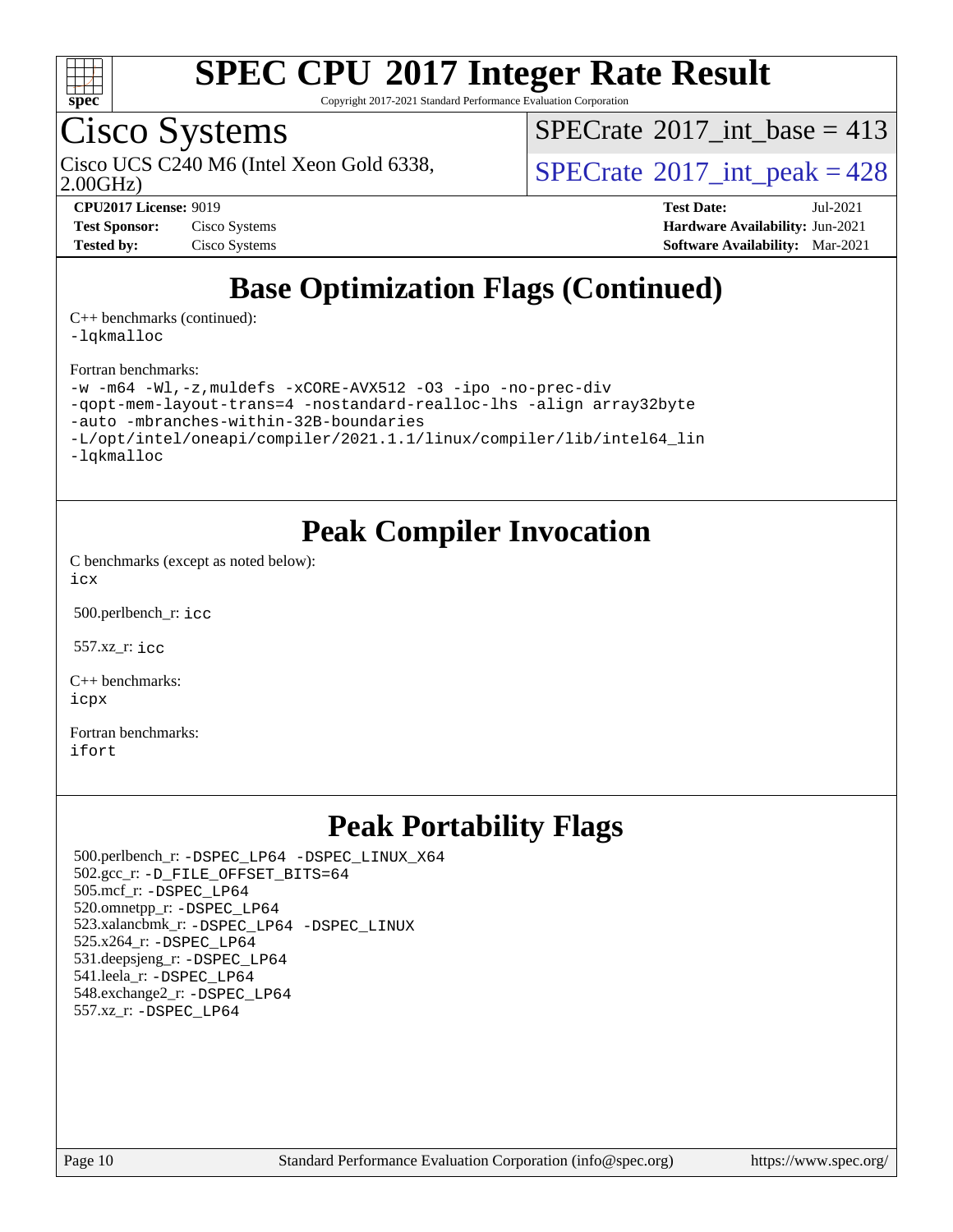

Copyright 2017-2021 Standard Performance Evaluation Corporation

## Cisco Systems

2.00GHz)

 $SPECTate$ <sup>®</sup>[2017\\_int\\_base =](http://www.spec.org/auto/cpu2017/Docs/result-fields.html#SPECrate2017intbase) 413

Cisco UCS C240 M6 (Intel Xeon Gold 6338,  $\vert$ [SPECrate](http://www.spec.org/auto/cpu2017/Docs/result-fields.html#SPECrate2017intpeak)<sup>®</sup>[2017\\_int\\_peak = 4](http://www.spec.org/auto/cpu2017/Docs/result-fields.html#SPECrate2017intpeak)28

**[Test Sponsor:](http://www.spec.org/auto/cpu2017/Docs/result-fields.html#TestSponsor)** Cisco Systems **[Hardware Availability:](http://www.spec.org/auto/cpu2017/Docs/result-fields.html#HardwareAvailability)** Jun-2021

**[CPU2017 License:](http://www.spec.org/auto/cpu2017/Docs/result-fields.html#CPU2017License)** 9019 **[Test Date:](http://www.spec.org/auto/cpu2017/Docs/result-fields.html#TestDate)** Jul-2021 **[Tested by:](http://www.spec.org/auto/cpu2017/Docs/result-fields.html#Testedby)** Cisco Systems **[Software Availability:](http://www.spec.org/auto/cpu2017/Docs/result-fields.html#SoftwareAvailability)** Mar-2021

### **[Peak Optimization Flags](http://www.spec.org/auto/cpu2017/Docs/result-fields.html#PeakOptimizationFlags)**

[C benchmarks](http://www.spec.org/auto/cpu2017/Docs/result-fields.html#Cbenchmarks):

 500.perlbench\_r: [-Wl,-z,muldefs](http://www.spec.org/cpu2017/results/res2021q3/cpu2017-20210720-28402.flags.html#user_peakEXTRA_LDFLAGS500_perlbench_r_link_force_multiple1_b4cbdb97b34bdee9ceefcfe54f4c8ea74255f0b02a4b23e853cdb0e18eb4525ac79b5a88067c842dd0ee6996c24547a27a4b99331201badda8798ef8a743f577) [-prof-gen](http://www.spec.org/cpu2017/results/res2021q3/cpu2017-20210720-28402.flags.html#user_peakPASS1_CFLAGSPASS1_LDFLAGS500_perlbench_r_prof_gen_5aa4926d6013ddb2a31985c654b3eb18169fc0c6952a63635c234f711e6e63dd76e94ad52365559451ec499a2cdb89e4dc58ba4c67ef54ca681ffbe1461d6b36)(pass 1) [-prof-use](http://www.spec.org/cpu2017/results/res2021q3/cpu2017-20210720-28402.flags.html#user_peakPASS2_CFLAGSPASS2_LDFLAGS500_perlbench_r_prof_use_1a21ceae95f36a2b53c25747139a6c16ca95bd9def2a207b4f0849963b97e94f5260e30a0c64f4bb623698870e679ca08317ef8150905d41bd88c6f78df73f19)(pass 2) [-xCORE-AVX512](http://www.spec.org/cpu2017/results/res2021q3/cpu2017-20210720-28402.flags.html#user_peakCOPTIMIZE500_perlbench_r_f-xCORE-AVX512) [-ipo](http://www.spec.org/cpu2017/results/res2021q3/cpu2017-20210720-28402.flags.html#user_peakCOPTIMIZE500_perlbench_r_f-ipo) [-O3](http://www.spec.org/cpu2017/results/res2021q3/cpu2017-20210720-28402.flags.html#user_peakCOPTIMIZE500_perlbench_r_f-O3) [-no-prec-div](http://www.spec.org/cpu2017/results/res2021q3/cpu2017-20210720-28402.flags.html#user_peakCOPTIMIZE500_perlbench_r_f-no-prec-div) [-qopt-mem-layout-trans=4](http://www.spec.org/cpu2017/results/res2021q3/cpu2017-20210720-28402.flags.html#user_peakCOPTIMIZE500_perlbench_r_f-qopt-mem-layout-trans_fa39e755916c150a61361b7846f310bcdf6f04e385ef281cadf3647acec3f0ae266d1a1d22d972a7087a248fd4e6ca390a3634700869573d231a252c784941a8) [-fno-strict-overflow](http://www.spec.org/cpu2017/results/res2021q3/cpu2017-20210720-28402.flags.html#user_peakEXTRA_OPTIMIZE500_perlbench_r_f-fno-strict-overflow) [-mbranches-within-32B-boundaries](http://www.spec.org/cpu2017/results/res2021q3/cpu2017-20210720-28402.flags.html#user_peakEXTRA_COPTIMIZE500_perlbench_r_f-mbranches-within-32B-boundaries) [-L/opt/intel/oneapi/compiler/2021.1.1/linux/compiler/lib/intel64\\_lin](http://www.spec.org/cpu2017/results/res2021q3/cpu2017-20210720-28402.flags.html#user_peakEXTRA_LIBS500_perlbench_r_linkpath_f3ac96bc44eb3356c66274e76f12ce7989555e6431aa425d8bf37251b5a0a8e4f20d385a762420f3e0cdf627bb737484454017ddfa67f55a42ce17058c8be12d) [-lqkmalloc](http://www.spec.org/cpu2017/results/res2021q3/cpu2017-20210720-28402.flags.html#user_peakEXTRA_LIBS500_perlbench_r_qkmalloc_link_lib_79a818439969f771c6bc311cfd333c00fc099dad35c030f5aab9dda831713d2015205805422f83de8875488a2991c0a156aaa600e1f9138f8fc37004abc96dc5) 502.gcc\_r: [-m32](http://www.spec.org/cpu2017/results/res2021q3/cpu2017-20210720-28402.flags.html#user_peakCCLD502_gcc_r_m32-icc) [-L/opt/intel/oneapi/compiler/2021.1.1/linux/compiler/lib/ia32\\_lin](http://www.spec.org/cpu2017/results/res2021q3/cpu2017-20210720-28402.flags.html#user_peakCCLD502_gcc_r_linkpath_48852f4866bdefaecc4130e6e65c91d213b08e99e37858164f561afe78c31bff13803d278df34556ae75548cb17efd588271966a116ddc0b0983c2c9a95c4f41) [-std=gnu89](http://www.spec.org/cpu2017/results/res2021q3/cpu2017-20210720-28402.flags.html#user_peakCCLD502_gcc_r_f-std_f3cc2e520142451d42b8d64ee452c6877603de867a66777769b4e3f9b376c2a8742d66df6a4ffb5b483abd54df63aab35a2f4fe1181eb389a18cdcc50fd950e3) [-Wl,-z,muldefs](http://www.spec.org/cpu2017/results/res2021q3/cpu2017-20210720-28402.flags.html#user_peakEXTRA_LDFLAGS502_gcc_r_link_force_multiple1_b4cbdb97b34bdee9ceefcfe54f4c8ea74255f0b02a4b23e853cdb0e18eb4525ac79b5a88067c842dd0ee6996c24547a27a4b99331201badda8798ef8a743f577) [-fprofile-generate](http://www.spec.org/cpu2017/results/res2021q3/cpu2017-20210720-28402.flags.html#user_peakPASS1_CFLAGSPASS1_LDFLAGS502_gcc_r_fprofile-generate)(pass 1) [-fprofile-use=default.profdata](http://www.spec.org/cpu2017/results/res2021q3/cpu2017-20210720-28402.flags.html#user_peakPASS2_CFLAGSPASS2_LDFLAGS502_gcc_r_fprofile-use_56aeee182b92ec249f9670f17c9b8e7d83fe2d25538e35a2cf64c434b579a2235a8b8fc66ef5678d24461366bbab9d486c870d8a72905233fc08e43eefe3cd80)(pass 2) [-xCORE-AVX512](http://www.spec.org/cpu2017/results/res2021q3/cpu2017-20210720-28402.flags.html#user_peakCOPTIMIZEPASS1_CFLAGSPASS1_LDFLAGS502_gcc_r_f-xCORE-AVX512) [-flto](http://www.spec.org/cpu2017/results/res2021q3/cpu2017-20210720-28402.flags.html#user_peakCOPTIMIZEPASS1_CFLAGSPASS1_LDFLAGS502_gcc_r_f-flto) [-Ofast](http://www.spec.org/cpu2017/results/res2021q3/cpu2017-20210720-28402.flags.html#user_peakPASS1_CFLAGSPASS1_LDFLAGS502_gcc_r_f-Ofast)(pass 1) [-O3](http://www.spec.org/cpu2017/results/res2021q3/cpu2017-20210720-28402.flags.html#user_peakCOPTIMIZE502_gcc_r_f-O3) [-ffast-math](http://www.spec.org/cpu2017/results/res2021q3/cpu2017-20210720-28402.flags.html#user_peakCOPTIMIZE502_gcc_r_f-ffast-math) [-qopt-mem-layout-trans=4](http://www.spec.org/cpu2017/results/res2021q3/cpu2017-20210720-28402.flags.html#user_peakCOPTIMIZE502_gcc_r_f-qopt-mem-layout-trans_fa39e755916c150a61361b7846f310bcdf6f04e385ef281cadf3647acec3f0ae266d1a1d22d972a7087a248fd4e6ca390a3634700869573d231a252c784941a8) [-mbranches-within-32B-boundaries](http://www.spec.org/cpu2017/results/res2021q3/cpu2017-20210720-28402.flags.html#user_peakEXTRA_COPTIMIZE502_gcc_r_f-mbranches-within-32B-boundaries) [-L/usr/local/jemalloc32-5.0.1/lib](http://www.spec.org/cpu2017/results/res2021q3/cpu2017-20210720-28402.flags.html#user_peakEXTRA_LIBS502_gcc_r_jemalloc_link_path32_1_3ce7b59db3b357dbaf7ad791266c9ba04a7e4933c209d6be2abbddfa003f7b11a662224df663b38de6e5da607f395338b5ea7f15fbbebbfcf43a38f170721399) [-ljemalloc](http://www.spec.org/cpu2017/results/res2021q3/cpu2017-20210720-28402.flags.html#user_peakEXTRA_LIBS502_gcc_r_jemalloc_link_lib_d1249b907c500fa1c0672f44f562e3d0f79738ae9e3c4a9c376d49f265a04b9c99b167ecedbf6711b3085be911c67ff61f150a17b3472be731631ba4d0471706)  $505.\text{mcf}_r$ : basepeak = yes  $525.x264$ \_r:  $-w$   $-std=cl1$   $-m64$   $-W1$ ,  $-z$ , muldefs  $-xCORE-AVX512$   $-flto$ [-O3](http://www.spec.org/cpu2017/results/res2021q3/cpu2017-20210720-28402.flags.html#user_peakCOPTIMIZE525_x264_r_f-O3) [-ffast-math](http://www.spec.org/cpu2017/results/res2021q3/cpu2017-20210720-28402.flags.html#user_peakCOPTIMIZE525_x264_r_f-ffast-math) [-qopt-mem-layout-trans=4](http://www.spec.org/cpu2017/results/res2021q3/cpu2017-20210720-28402.flags.html#user_peakCOPTIMIZE525_x264_r_f-qopt-mem-layout-trans_fa39e755916c150a61361b7846f310bcdf6f04e385ef281cadf3647acec3f0ae266d1a1d22d972a7087a248fd4e6ca390a3634700869573d231a252c784941a8) [-fno-alias](http://www.spec.org/cpu2017/results/res2021q3/cpu2017-20210720-28402.flags.html#user_peakEXTRA_OPTIMIZE525_x264_r_f-no-alias_77dbac10d91cbfe898fbf4a29d1b29b694089caa623bdd1baccc9957d4edbe8d106c0b357e2748a65b44fc9e83d78098bb898077f3fe92f9faf24f7bd4a07ed7) [-mbranches-within-32B-boundaries](http://www.spec.org/cpu2017/results/res2021q3/cpu2017-20210720-28402.flags.html#user_peakEXTRA_COPTIMIZE525_x264_r_f-mbranches-within-32B-boundaries) [-L/opt/intel/oneapi/compiler/2021.1.1/linux/compiler/lib/intel64\\_lin](http://www.spec.org/cpu2017/results/res2021q3/cpu2017-20210720-28402.flags.html#user_peakEXTRA_LIBS525_x264_r_linkpath_f3ac96bc44eb3356c66274e76f12ce7989555e6431aa425d8bf37251b5a0a8e4f20d385a762420f3e0cdf627bb737484454017ddfa67f55a42ce17058c8be12d) [-lqkmalloc](http://www.spec.org/cpu2017/results/res2021q3/cpu2017-20210720-28402.flags.html#user_peakEXTRA_LIBS525_x264_r_qkmalloc_link_lib_79a818439969f771c6bc311cfd333c00fc099dad35c030f5aab9dda831713d2015205805422f83de8875488a2991c0a156aaa600e1f9138f8fc37004abc96dc5) 557.xz\_r: [-Wl,-z,muldefs](http://www.spec.org/cpu2017/results/res2021q3/cpu2017-20210720-28402.flags.html#user_peakEXTRA_LDFLAGS557_xz_r_link_force_multiple1_b4cbdb97b34bdee9ceefcfe54f4c8ea74255f0b02a4b23e853cdb0e18eb4525ac79b5a88067c842dd0ee6996c24547a27a4b99331201badda8798ef8a743f577) [-xCORE-AVX512](http://www.spec.org/cpu2017/results/res2021q3/cpu2017-20210720-28402.flags.html#user_peakCOPTIMIZE557_xz_r_f-xCORE-AVX512) [-ipo](http://www.spec.org/cpu2017/results/res2021q3/cpu2017-20210720-28402.flags.html#user_peakCOPTIMIZE557_xz_r_f-ipo) [-O3](http://www.spec.org/cpu2017/results/res2021q3/cpu2017-20210720-28402.flags.html#user_peakCOPTIMIZE557_xz_r_f-O3) [-no-prec-div](http://www.spec.org/cpu2017/results/res2021q3/cpu2017-20210720-28402.flags.html#user_peakCOPTIMIZE557_xz_r_f-no-prec-div) [-qopt-mem-layout-trans=4](http://www.spec.org/cpu2017/results/res2021q3/cpu2017-20210720-28402.flags.html#user_peakCOPTIMIZE557_xz_r_f-qopt-mem-layout-trans_fa39e755916c150a61361b7846f310bcdf6f04e385ef281cadf3647acec3f0ae266d1a1d22d972a7087a248fd4e6ca390a3634700869573d231a252c784941a8) [-mbranches-within-32B-boundaries](http://www.spec.org/cpu2017/results/res2021q3/cpu2017-20210720-28402.flags.html#user_peakEXTRA_COPTIMIZE557_xz_r_f-mbranches-within-32B-boundaries) [-L/opt/intel/oneapi/compiler/2021.1.1/linux/compiler/lib/intel64\\_lin](http://www.spec.org/cpu2017/results/res2021q3/cpu2017-20210720-28402.flags.html#user_peakEXTRA_LIBS557_xz_r_linkpath_f3ac96bc44eb3356c66274e76f12ce7989555e6431aa425d8bf37251b5a0a8e4f20d385a762420f3e0cdf627bb737484454017ddfa67f55a42ce17058c8be12d) [-lqkmalloc](http://www.spec.org/cpu2017/results/res2021q3/cpu2017-20210720-28402.flags.html#user_peakEXTRA_LIBS557_xz_r_qkmalloc_link_lib_79a818439969f771c6bc311cfd333c00fc099dad35c030f5aab9dda831713d2015205805422f83de8875488a2991c0a156aaa600e1f9138f8fc37004abc96dc5) [C++ benchmarks:](http://www.spec.org/auto/cpu2017/Docs/result-fields.html#CXXbenchmarks)  $520.$ omnetpp\_r: basepeak = yes 523.xalancbmk\_r: basepeak = yes 531.deepsjeng\_r: basepeak = yes 541.leela\_r: basepeak = yes [Fortran benchmarks](http://www.spec.org/auto/cpu2017/Docs/result-fields.html#Fortranbenchmarks):  $548$ .exchange $2$ \_r: basepeak = yes